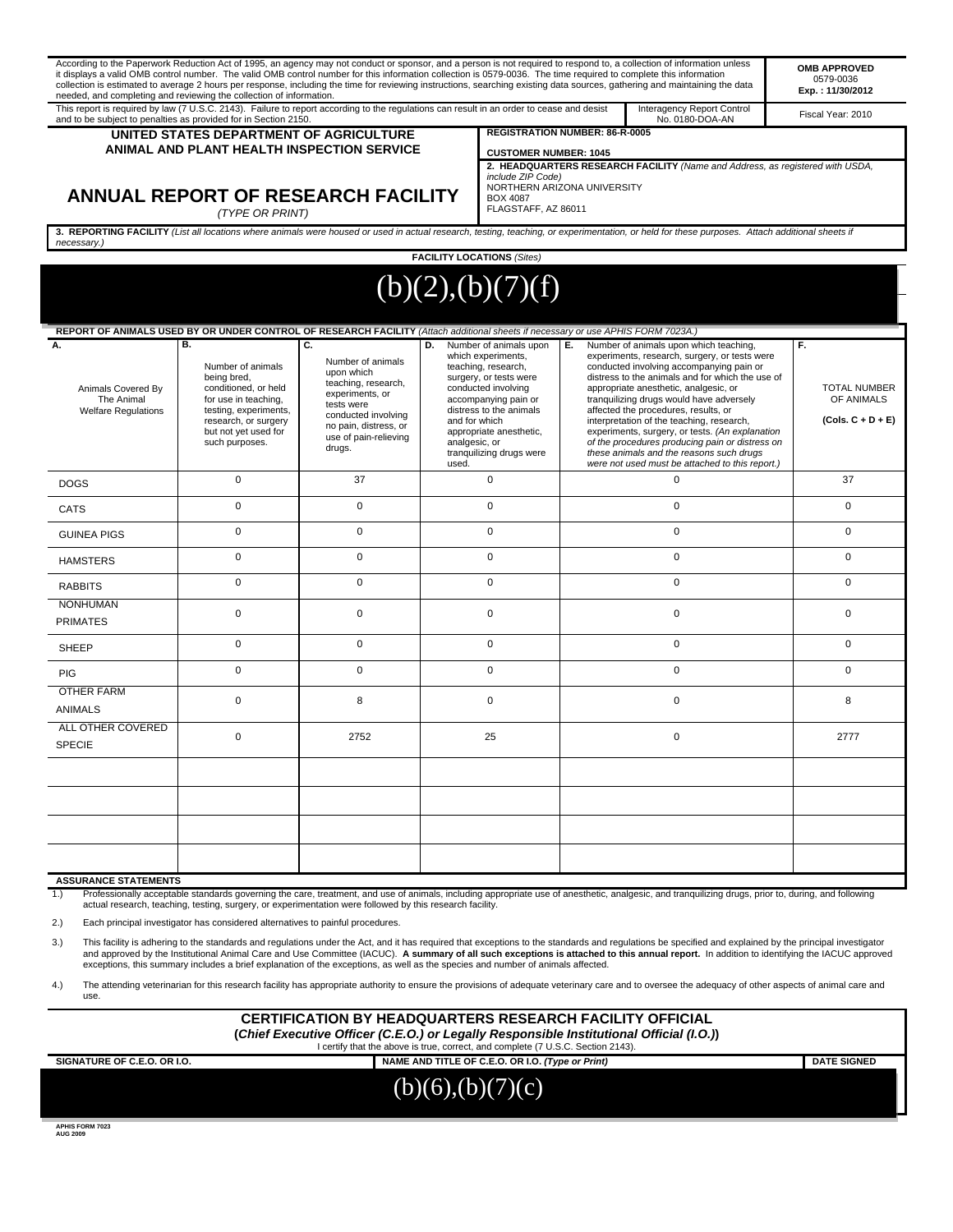|                                                                | it displays a valid OMB control number. The valid OMB control number for this information collection is 0579-0036. The time required to complete this information<br>needed, and completing and reviewing the collection of information. |                                                                                                                                                                            |                                         |                                                                                                                                                                                                                                                                                                                                                                                                                                                                                                                                                                                                                                                                                                                                      |             | According to the Paperwork Reduction Act of 1995, an agency may not conduct or sponsor, and a person is not required to respond to, a collection of information unless<br>collection is estimated to average 2 hours per response, including the time for reviewing instructions, searching existing data sources, gathering and maintaining the data |                                                          | <b>OMB APPROVED</b><br>0579-0036 |
|----------------------------------------------------------------|------------------------------------------------------------------------------------------------------------------------------------------------------------------------------------------------------------------------------------------|----------------------------------------------------------------------------------------------------------------------------------------------------------------------------|-----------------------------------------|--------------------------------------------------------------------------------------------------------------------------------------------------------------------------------------------------------------------------------------------------------------------------------------------------------------------------------------------------------------------------------------------------------------------------------------------------------------------------------------------------------------------------------------------------------------------------------------------------------------------------------------------------------------------------------------------------------------------------------------|-------------|-------------------------------------------------------------------------------------------------------------------------------------------------------------------------------------------------------------------------------------------------------------------------------------------------------------------------------------------------------|----------------------------------------------------------|----------------------------------|
|                                                                | This report is required by law (7 U.S.C. 2143). Failure to report according to the regulations can result in an order to cease and desist<br>and to be subject to penalties as provided for in Section 2150.                             |                                                                                                                                                                            |                                         |                                                                                                                                                                                                                                                                                                                                                                                                                                                                                                                                                                                                                                                                                                                                      |             | Interagency Report Control<br>No. 0180-DOA-AN                                                                                                                                                                                                                                                                                                         |                                                          | Fiscal Year: 2010                |
|                                                                | UNITED STATES DEPARTMENT OF AGRICULTURE<br><b>ANIMAL AND PLANT HEALTH INSPECTION SERVICE</b>                                                                                                                                             |                                                                                                                                                                            |                                         | REGISTRATION NUMBER: 86-R-0005<br><b>Customer Number: 1045</b>                                                                                                                                                                                                                                                                                                                                                                                                                                                                                                                                                                                                                                                                       |             |                                                                                                                                                                                                                                                                                                                                                       |                                                          |                                  |
|                                                                | <b>CONTINUATION SHEET FOR ANNUAL</b><br><b>REPORT OF RESEARCH FACILITY</b><br>(TYPE OR PRINT)                                                                                                                                            |                                                                                                                                                                            |                                         | include ZIP Code)<br>NORTHERN ARIZONA UNIVERSITY<br><b>BOX 4087</b><br>FLAGSTAFF, AZ 86011                                                                                                                                                                                                                                                                                                                                                                                                                                                                                                                                                                                                                                           |             | 2. HEADQUARTERS RESEARCH FACILITY (Name and Address, as registered with USDA,                                                                                                                                                                                                                                                                         |                                                          |                                  |
| А.                                                             | REPORT OF ANIMALS USED BY OR UNDER CONTROL OF RESEARCH FACILITY (Attach additional sheets if necessary.)<br>В.                                                                                                                           | C.                                                                                                                                                                         | D.                                      | Number of animals upon                                                                                                                                                                                                                                                                                                                                                                                                                                                                                                                                                                                                                                                                                                               | Е.          | Number of animals upon which teaching,                                                                                                                                                                                                                                                                                                                |                                                          | F.                               |
| Animals Covered By<br>The Animal<br><b>Welfare Regulations</b> | Number of animals<br>being bred,<br>conditioned, or held<br>for use in teaching,<br>testing, experiments,<br>research, or surgery<br>but not yet used for<br>such purposes.                                                              | Number of animals<br>upon which<br>teaching, research,<br>experiments, or<br>tests were<br>conducted involving<br>no pain, distress, or<br>use of pain-relieving<br>drugs. | and for which<br>analgesic, or<br>used. | which experiments,<br>experiments, research, surgery, or tests were<br>teaching, research,<br>conducted involving accompanying pain or<br>surgery, or tests were<br>distress to the animals and for which the use of<br>appropriate anesthetic, analgesic, or<br>conducted involving<br>accompanying pain or<br>tranquilizing drugs would have adversely<br>distress to the animals<br>affected the procedures, results, or<br>interpretation of the teaching, research,<br>experiments, surgery, or tests. (An explanation<br>appropriate anesthetic,<br>of the procedures producing pain or distress on<br>these animals and the reasons such drugs<br>tranquilizing drugs were<br>were not used must be attached to this report.) |             |                                                                                                                                                                                                                                                                                                                                                       | <b>TOTAL NUMBER</b><br>OF ANIMALS<br>$(Cols. C + D + E)$ |                                  |
| <b>OTHER FARM</b><br><b>ANIMALS</b>                            | 0                                                                                                                                                                                                                                        | 8                                                                                                                                                                          |                                         | $\pmb{0}$                                                                                                                                                                                                                                                                                                                                                                                                                                                                                                                                                                                                                                                                                                                            | 0           |                                                                                                                                                                                                                                                                                                                                                       |                                                          | 8                                |
| <b>Desert Shrew</b>                                            | 0                                                                                                                                                                                                                                        | 8                                                                                                                                                                          |                                         | $\pmb{0}$                                                                                                                                                                                                                                                                                                                                                                                                                                                                                                                                                                                                                                                                                                                            | $\pmb{0}$   |                                                                                                                                                                                                                                                                                                                                                       |                                                          | 8                                |
| ALL OTHER COVERED<br><b>SPECIE</b>                             | 0                                                                                                                                                                                                                                        | 2752                                                                                                                                                                       |                                         | 25                                                                                                                                                                                                                                                                                                                                                                                                                                                                                                                                                                                                                                                                                                                                   |             | $\pmb{0}$                                                                                                                                                                                                                                                                                                                                             |                                                          | 2777                             |
| Allens lappet-browned<br>bat                                   | $\pmb{0}$                                                                                                                                                                                                                                | 6                                                                                                                                                                          |                                         | $\pmb{0}$                                                                                                                                                                                                                                                                                                                                                                                                                                                                                                                                                                                                                                                                                                                            | $\pmb{0}$   |                                                                                                                                                                                                                                                                                                                                                       |                                                          | 6                                |
| Arizona myotis                                                 | 0                                                                                                                                                                                                                                        | 51                                                                                                                                                                         |                                         | $\mathbf 0$                                                                                                                                                                                                                                                                                                                                                                                                                                                                                                                                                                                                                                                                                                                          | $\mathbf 0$ |                                                                                                                                                                                                                                                                                                                                                       |                                                          | 51                               |
| Big Free-tailed bat                                            | 0                                                                                                                                                                                                                                        | $\overline{4}$                                                                                                                                                             |                                         | 0                                                                                                                                                                                                                                                                                                                                                                                                                                                                                                                                                                                                                                                                                                                                    | 0           |                                                                                                                                                                                                                                                                                                                                                       |                                                          | $\overline{4}$                   |
| Big brown bat                                                  | 0                                                                                                                                                                                                                                        | 579                                                                                                                                                                        |                                         | $\pmb{0}$                                                                                                                                                                                                                                                                                                                                                                                                                                                                                                                                                                                                                                                                                                                            | $\pmb{0}$   |                                                                                                                                                                                                                                                                                                                                                       |                                                          | 579                              |
| Brush deer mouse                                               | 0                                                                                                                                                                                                                                        | 292                                                                                                                                                                        |                                         | 0                                                                                                                                                                                                                                                                                                                                                                                                                                                                                                                                                                                                                                                                                                                                    | $\mathbf 0$ |                                                                                                                                                                                                                                                                                                                                                       |                                                          | 292                              |
| Bushy tailed woodrat                                           | 0                                                                                                                                                                                                                                        | 8                                                                                                                                                                          |                                         | $\mathbf 0$                                                                                                                                                                                                                                                                                                                                                                                                                                                                                                                                                                                                                                                                                                                          | $\mathbf 0$ |                                                                                                                                                                                                                                                                                                                                                       |                                                          | 8                                |
| Cactus deer mouse                                              | 0                                                                                                                                                                                                                                        | 83                                                                                                                                                                         |                                         | 0                                                                                                                                                                                                                                                                                                                                                                                                                                                                                                                                                                                                                                                                                                                                    | 0           |                                                                                                                                                                                                                                                                                                                                                       | 83                                                       |                                  |
| California myotis                                              | 0                                                                                                                                                                                                                                        | 83                                                                                                                                                                         |                                         | 0                                                                                                                                                                                                                                                                                                                                                                                                                                                                                                                                                                                                                                                                                                                                    | 0           |                                                                                                                                                                                                                                                                                                                                                       |                                                          | 83                               |
| Canyon bat                                                     | 0                                                                                                                                                                                                                                        | 134                                                                                                                                                                        |                                         | 0                                                                                                                                                                                                                                                                                                                                                                                                                                                                                                                                                                                                                                                                                                                                    | 0           |                                                                                                                                                                                                                                                                                                                                                       | 134                                                      |                                  |
| Canyon deer mouse                                              | 0                                                                                                                                                                                                                                        | 5                                                                                                                                                                          |                                         | $\mathbf 0$                                                                                                                                                                                                                                                                                                                                                                                                                                                                                                                                                                                                                                                                                                                          | $\mathbf 0$ |                                                                                                                                                                                                                                                                                                                                                       |                                                          | 5                                |
| Cliff chipmunk                                                 | $\Omega$                                                                                                                                                                                                                                 | 20                                                                                                                                                                         |                                         | 0                                                                                                                                                                                                                                                                                                                                                                                                                                                                                                                                                                                                                                                                                                                                    | 0           |                                                                                                                                                                                                                                                                                                                                                       | 20                                                       |                                  |
| Fringed myotis                                                 | 0                                                                                                                                                                                                                                        | 114                                                                                                                                                                        |                                         | 0                                                                                                                                                                                                                                                                                                                                                                                                                                                                                                                                                                                                                                                                                                                                    | 0           |                                                                                                                                                                                                                                                                                                                                                       |                                                          | 114                              |
| Gray four-eyed opossum                                         | 0                                                                                                                                                                                                                                        | 3                                                                                                                                                                          |                                         | 0                                                                                                                                                                                                                                                                                                                                                                                                                                                                                                                                                                                                                                                                                                                                    | 0           |                                                                                                                                                                                                                                                                                                                                                       | 3                                                        |                                  |
| Great Western mastiff<br>bat                                   | $\pmb{0}$                                                                                                                                                                                                                                | $\overline{c}$                                                                                                                                                             |                                         | $\pmb{0}$                                                                                                                                                                                                                                                                                                                                                                                                                                                                                                                                                                                                                                                                                                                            | 0           |                                                                                                                                                                                                                                                                                                                                                       |                                                          | $\overline{2}$                   |
| Grey-collared chipmunk                                         | 0                                                                                                                                                                                                                                        | 3                                                                                                                                                                          |                                         | 0                                                                                                                                                                                                                                                                                                                                                                                                                                                                                                                                                                                                                                                                                                                                    | $\pmb{0}$   |                                                                                                                                                                                                                                                                                                                                                       | 3                                                        |                                  |
| Hoary bat                                                      | 0                                                                                                                                                                                                                                        | 99                                                                                                                                                                         |                                         | 0                                                                                                                                                                                                                                                                                                                                                                                                                                                                                                                                                                                                                                                                                                                                    | 0           |                                                                                                                                                                                                                                                                                                                                                       | 99                                                       |                                  |
| House mouse                                                    | 0                                                                                                                                                                                                                                        | 3                                                                                                                                                                          |                                         | 0                                                                                                                                                                                                                                                                                                                                                                                                                                                                                                                                                                                                                                                                                                                                    | 0           |                                                                                                                                                                                                                                                                                                                                                       | 3                                                        |                                  |
| Kinkajou                                                       | 0                                                                                                                                                                                                                                        | $\mathbf 0$                                                                                                                                                                |                                         | $\overline{7}$                                                                                                                                                                                                                                                                                                                                                                                                                                                                                                                                                                                                                                                                                                                       | $\mathbf 0$ |                                                                                                                                                                                                                                                                                                                                                       | $\overline{7}$                                           |                                  |
| Long-eared myotis                                              | 0                                                                                                                                                                                                                                        | 119                                                                                                                                                                        |                                         | 0                                                                                                                                                                                                                                                                                                                                                                                                                                                                                                                                                                                                                                                                                                                                    | 0           |                                                                                                                                                                                                                                                                                                                                                       |                                                          | 119                              |
| Long-legged myotis                                             | 0                                                                                                                                                                                                                                        | 158                                                                                                                                                                        |                                         | 0                                                                                                                                                                                                                                                                                                                                                                                                                                                                                                                                                                                                                                                                                                                                    | $\pmb{0}$   |                                                                                                                                                                                                                                                                                                                                                       |                                                          | 158                              |
| Mexican Free-tailed bat                                        | 0                                                                                                                                                                                                                                        | 107                                                                                                                                                                        |                                         | 0                                                                                                                                                                                                                                                                                                                                                                                                                                                                                                                                                                                                                                                                                                                                    | 0           |                                                                                                                                                                                                                                                                                                                                                       | 107                                                      |                                  |
| Mexican Woodrat                                                | 0                                                                                                                                                                                                                                        | 3                                                                                                                                                                          |                                         | $\mathbf 0$                                                                                                                                                                                                                                                                                                                                                                                                                                                                                                                                                                                                                                                                                                                          | $\mathbf 0$ |                                                                                                                                                                                                                                                                                                                                                       |                                                          | 3                                |
| North American Beaver                                          | 0                                                                                                                                                                                                                                        | 6                                                                                                                                                                          |                                         | 0                                                                                                                                                                                                                                                                                                                                                                                                                                                                                                                                                                                                                                                                                                                                    | 0           |                                                                                                                                                                                                                                                                                                                                                       | 6                                                        |                                  |
| North American deer<br>mouse                                   | 0                                                                                                                                                                                                                                        | 188                                                                                                                                                                        |                                         | $\pmb{0}$                                                                                                                                                                                                                                                                                                                                                                                                                                                                                                                                                                                                                                                                                                                            | $\pmb{0}$   |                                                                                                                                                                                                                                                                                                                                                       | 188                                                      |                                  |
| North rock deer mouse                                          | 0                                                                                                                                                                                                                                        | 8                                                                                                                                                                          |                                         | 0                                                                                                                                                                                                                                                                                                                                                                                                                                                                                                                                                                                                                                                                                                                                    |             | 0                                                                                                                                                                                                                                                                                                                                                     |                                                          | 8                                |
| Northern Grasshopper                                           | 0                                                                                                                                                                                                                                        | $\overline{7}$                                                                                                                                                             |                                         | 0                                                                                                                                                                                                                                                                                                                                                                                                                                                                                                                                                                                                                                                                                                                                    |             | $\pmb{0}$                                                                                                                                                                                                                                                                                                                                             |                                                          | $\overline{7}$                   |